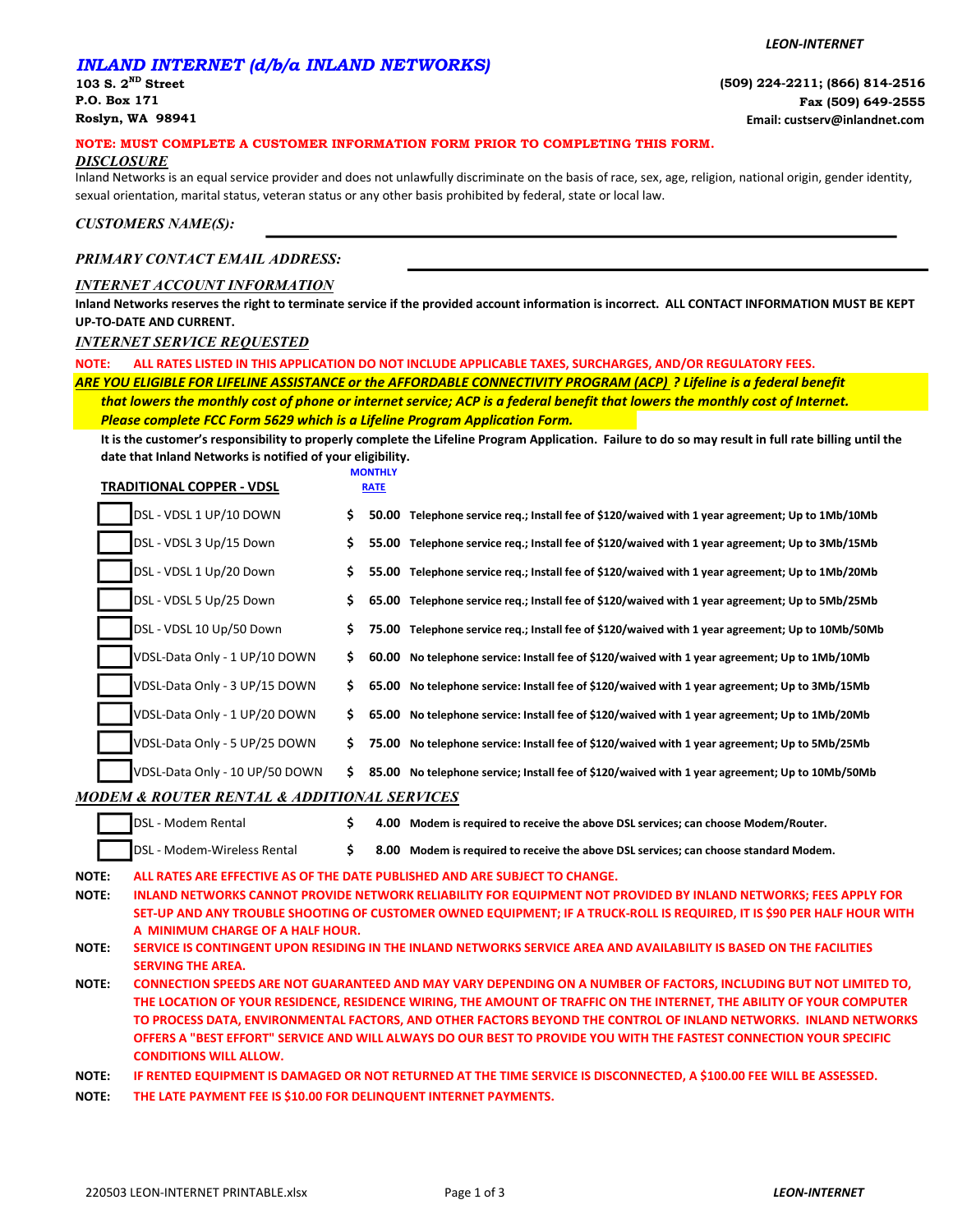## INLAND INTERNET (d/b/a INLAND NETWORKS)

103 S.  $2^{ND}$  Street P.O. Box 171 Roslyn, WA 98941 (509) 224-2211; (866) 814-2516 Fax (509) 649-2555 Email: custserv@inlandnet.com

LEON-INTERNET

CUSTOMERS NAME (S)

## INTERNET INSTALLATION FEE

A \$120.00 non-recurring charge is a fee that applies for the installation or move of DSL (Voice/Data or Data Only) service, however, if the Customer commits to retain DSL service for a minimum of twelve (12) months, the charge will be waived.

Installation DOES NOT include additional inside wiring, or additional wall jacks within the premises. A new service drop may be installed at no additional charge if deemed necessary at INLAND's sole discretion. Any additional installation shall be billed at INLAND's going rates.

The non-recurring charge will be billed if the service is disconnected for any reason during the twelve (12) month period, including, but not limited to, moves within the exchange, disconnects for non-payment and changes to or from a DSL-ADSL service to or from a DSL-Data Only service.

If the Customer moves within the exchange after the twelve (12) month commitment period, the move is considered a new service. A new or revised application will be required and the \$120.00 move charge will be waived if the Customer commits for another twelve (12) months of service. Accounts disconnected within the twelve (12) month period will be billed the \$120.00 fee at the time service is disconnected.

The \$120.00 fee is due at time of installation if the Customer is not committing to service for a period of twelve (12) months or greater.

I/we fully understand and agree to the above terms and conditions.

| <b>SIGNATURE OF APPLICANT</b> | <b>DATE</b> |  |
|-------------------------------|-------------|--|
|                               |             |  |
| <b>APPLICANT (PRINTED)</b>    |             |  |
| SIGNATURE OF CO-APPLICANT     | <b>DATE</b> |  |
|                               |             |  |
| <b>CO-APPLICANT (PRINTED)</b> |             |  |